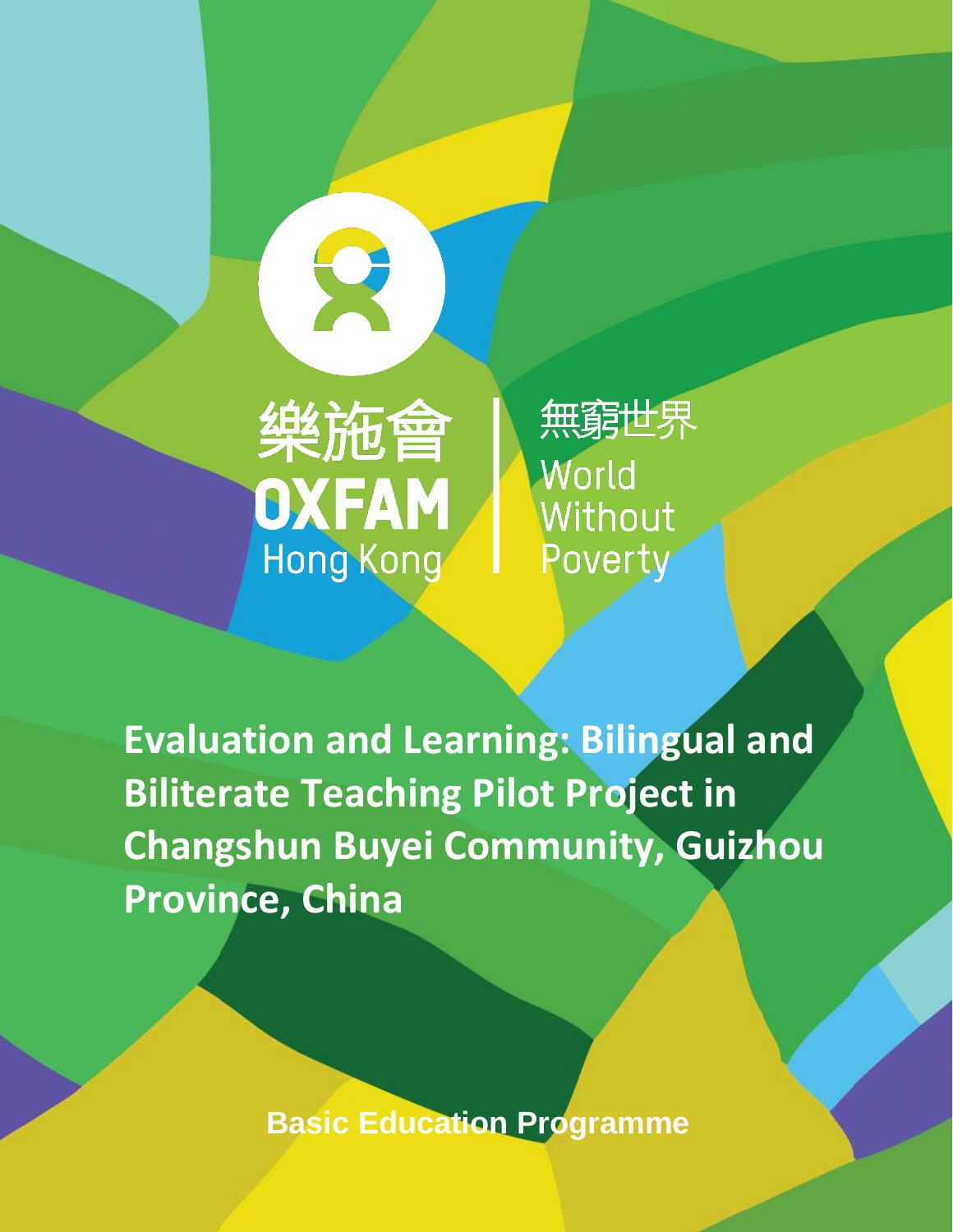

# **Evaluation and Learning: Bilingual and Biliterate Teaching Pilot Project in Changshun Buyei Community, Guizhou Province, China**

*Through the project, local teachers' ability to teach students to be bilingual and biliterate improved, and students who were part of the project showed great interest in learning and achieving good results in their Chinese literature exam. The project also raised the government's awareness of bilingual and biliterate education. But the number of teachers is still small, and further exploration is needed on sustainability of the teaching and learning. Project Monitoring & Evaluation system has to be improved in tracking control group and related indicators for better quality of evidence.* 

**Background:** Language and culture are intertwined; to preserve ethnic groups' cultures, their dialects must be well protected. Changshun County – located in Qiannan Buyei and Miao Autonomous Prefecture, Guizhou Province – for instance, is a typical ethnic minority county. There, ethnic minorities account for 56.6 per cent of the population, 90 per cent of whom are Buyei people and Miao people.

Oxfam has piloted a project on bilingual and biliterate education for ethnic minority students in remote areas of China where students usually lack a quality education compared to their peers in the city. For this project, four Buyei primary schools/kindergartens in Changshun were selected to see how bilingual and biliterate education helps cultivate students' interest in their own culture and enhance their ability to learn Chinese, and what's the best ways to deliver the education through experimenting different teaching methods.



**Project's long-term goal**: there will be a smaller gap between students' education in the city and rural areas. Learning native ethnic language also enables ethnic minorities preserve their cultural heritage.

## **Project cycle**: February 2012 - June 2017

**No. of people we work with:** 10 teachers (two from each school on average) and 330 students (aged 5 to 8 in preschool or P1 to P3) from four schools (Daihua Primary School, Guyang Kindergarten, Songgang Primary School, Ronglei pre-school class) participated in the pilot project.

**Project partner:** Changshun County Committee of the Chinese People's Political Consultative Conference (CCPCC)

**Change path:** It is hoped that by *bilingual and biliterate study*, the ethnic minority children will improve their Chinese learning. As they can understand the mother tongue better thus build base to learn Chinese. Teachers from the four participating schools were trained on bilingual and biliterate teaching and curriculum design. The trainees were also invited to help design and edit the teaching material used in this project. During the project period, the project team monitored the materials' effectiveness through classroom observation and provided real-time feedback help improve the teaching. Students' grades in language studies, and their reading and writing abilities in their own ethnic language were also evaluated. These were then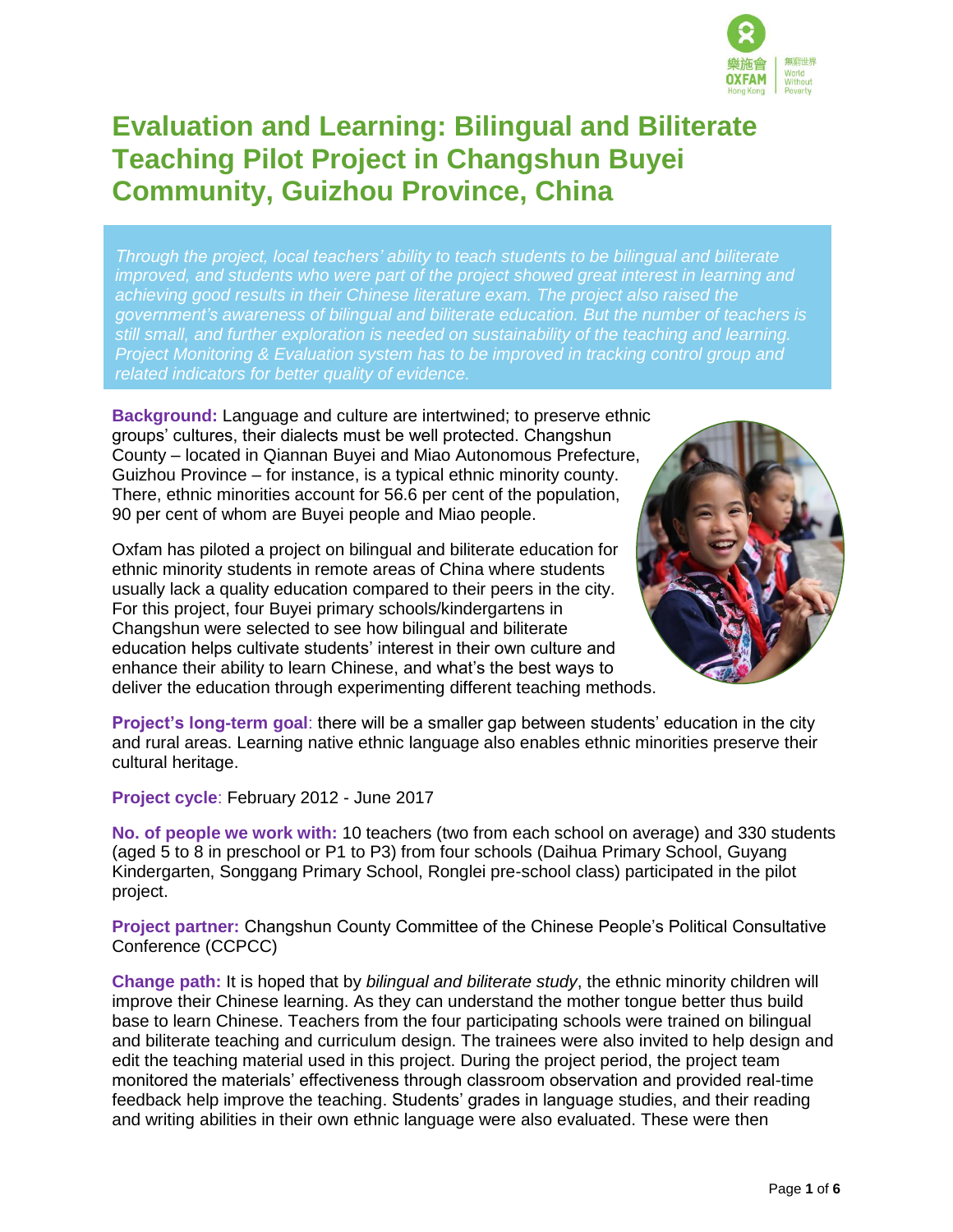

compared with a control group which was made up of students from other classes who have a similar background (in terms of traits like age and ethnic minority group).

Oxfam and its partner also collaborated closely with government departments such as the local Ministry of Education, and Department of Ethnic and Religious Affairs; both were invited to project monitoring and evaluation visits. The aim of this collaboration was to help them better understand the effectiveness of the project and listen to feedback about it, so they can help allocate educational resources in such a way that incorporates bilingual and biliterate education in the mainstream education system. This would then enable more students from ethnic minority groups to benefit both in terms of improving their linguistic abilities as well as preserving their ethnic language and culture.

**About the evaluation:** From May to June 2017, an evaluation team led by Oxfam's project partner was formed. Members included an external evaluator, an ethnic linguist from Guizhou Minzu University, representatives from the 'Let's talk in Buyei' teaching material design team, Oxfam, the Ministry of Education's research office and the Department of Ethnic and Religious Affairs. The team visited all participating schools for this evaluation.

| <b>Method</b>                 | <b>Frequency</b>               | Content                                                                                                                                                                                                                                                                                                                     |
|-------------------------------|--------------------------------|-----------------------------------------------------------------------------------------------------------------------------------------------------------------------------------------------------------------------------------------------------------------------------------------------------------------------------|
| <b>Class</b><br>observation   | 4 times, one in<br>each school | The evaluation team observed the biliterate and bilingual<br>classes. After class, they spoke with the teachers about<br>the curriculum design and their teaching objectives. The<br>evaluation team then commented on the class, held<br>discussions and gave advice.                                                      |
| Secondary<br>data<br>research | Once                           | The evaluation team reviewed project relevant materials to<br>understand and document the changes project have<br>brought for teachers and students in all four schools. The<br>data gathered included a summary of teachers' teaching<br>notes, students' grades in the pilot class and control class,<br>etc.             |
| Group<br>interview            | 4, one in each<br>school       | Participants included teachers, headmasters, an external<br>evaluator and members of the project team. These<br>interviews were conducted to understand the progress of<br>targeted areas and lessons learnt during the project cycle<br>and the interviewees' thoughts on the possible future<br>direction of the project. |
| Summary<br>meeting            | Once                           | After visiting all schools that participated in the project, the<br>project team and external evaluator held a meeting to<br>consolidate and discuss their observation and findings.                                                                                                                                        |

To understand the effectiveness of the pilot project for students and with regard to teachers' professional development, the following methods were adopted:

## **Major findings**

## **1. Project enhanced teachers' ability to teach bilingual curriculum and biliteracy**

The eight selected teachers (two from each school) speak both Buyei and Putonghua, but only two of them can write in Buyei (the Buyei pinyin writing system only came into existence in 1949); six of them did not have bilingual education experience. After receiving training though,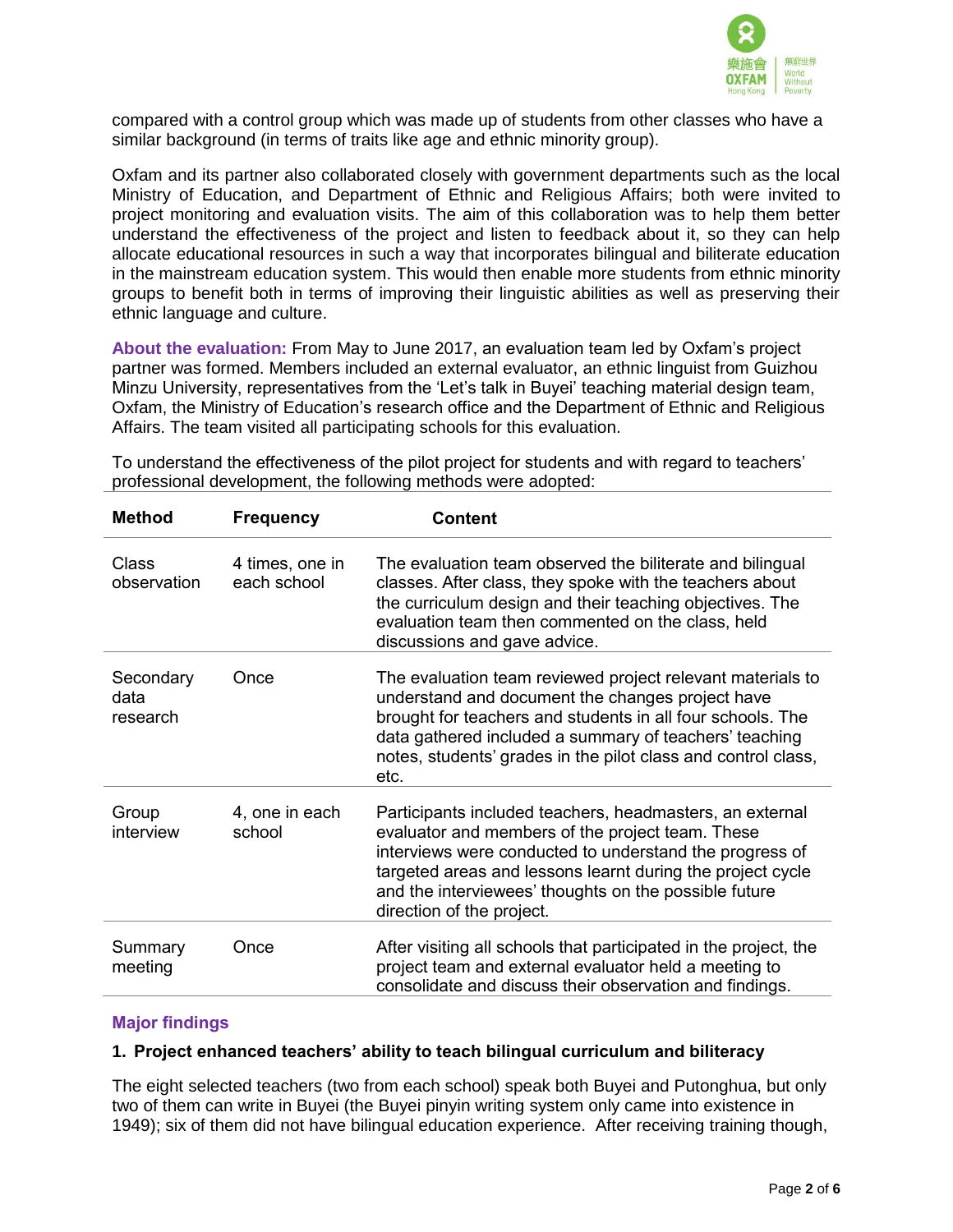

all eight teachers mastered the basics of the Buyei pinyin writing method, which enabled them to practice bilingual teaching. Another two teachers received this training later on; the 10 teachers then incorporated their own style into their teaching in this area. The progress of these trainees' professional development can be found in the 2015 and 2016 class observation notes, which can be seen in table below.

|                 | 1) Significant improvement in teachers' teaching quality: More diverse and interactive |
|-----------------|----------------------------------------------------------------------------------------|
| teaching style. |                                                                                        |

|                                                   | End of spring term 2015                                                                                                                                                                                                                                              | End of fall term 2016                                                                                                                                                                                                                                                                                                               |
|---------------------------------------------------|----------------------------------------------------------------------------------------------------------------------------------------------------------------------------------------------------------------------------------------------------------------------|-------------------------------------------------------------------------------------------------------------------------------------------------------------------------------------------------------------------------------------------------------------------------------------------------------------------------------------|
| Ronglei pre-school<br>class<br>Ms. Chen           | Having been teaching English for<br>a long time, Chen has good<br>pronunciation and emphasises<br>the importance of tenses, which<br>has laid a relatively solid<br>foundation for students.<br>However, it is hard for her to keep<br>students' attention in class. | After teaching students to be bilingual<br>and biliterate for past two years, Chen<br>has modified her teaching methods.<br>She now mixes games into her<br>teaching, which has boosted<br>students' interest in learning Buyei<br>and reduced the pressure they feel to<br>learn. This has resulted in more<br>effective learning. |
| Daihua town<br><b>Primary School</b><br>Ms. Liang | Liang adopted a "stick to the plan"<br>approach, so lessons were<br>usually packed with too much<br>information, which limited<br>opportunities for student<br>interaction.                                                                                          | After nearly two years of teaching<br>Buyei, students have learnt more<br>vocabulary. Liang's teaching has also<br>become more effective, and students<br>are now much more pro-active.                                                                                                                                             |

# **2) Teachers adopted different methods to fit their context.** (Some only teach Buyei in one lower grade while some teach multigrade classes.)

| Songgang                          | Ban formed a group of students from multi-higher grades. They were                                                                                                                                                                                                                                                                                                                                                                                                                                    |
|-----------------------------------|-------------------------------------------------------------------------------------------------------------------------------------------------------------------------------------------------------------------------------------------------------------------------------------------------------------------------------------------------------------------------------------------------------------------------------------------------------------------------------------------------------|
| Primary school                    | taught grammar and writing, which helped lay a more solid foundation.                                                                                                                                                                                                                                                                                                                                                                                                                                 |
| Ms. Ban                           | Some of them now lead school morning sport exercises in Buyei.                                                                                                                                                                                                                                                                                                                                                                                                                                        |
| Daihua Primary                    | Liang conducted experimental teaching in Grade 1 for about two years.                                                                                                                                                                                                                                                                                                                                                                                                                                 |
| School                            | The students have since gained more knowledge about the language.                                                                                                                                                                                                                                                                                                                                                                                                                                     |
| Ms. Liang                         | The teaching was effective, and students were more engaged.                                                                                                                                                                                                                                                                                                                                                                                                                                           |
| Guyang<br>Kindergarten<br>Ms. Ban | Ban is a teacher who specialises in early childhood education. She<br>integrated Chinese, numbers and Buyei into her teaching. She made use<br>of teaching props and planned her game-based lessons, so students<br>learnt through playing, which kept their attention and helped students<br>improve significantly. She also found the effect is different on classes of<br>different age groups: younger students learnt slower and needed<br>more repetition exercises to master the same content. |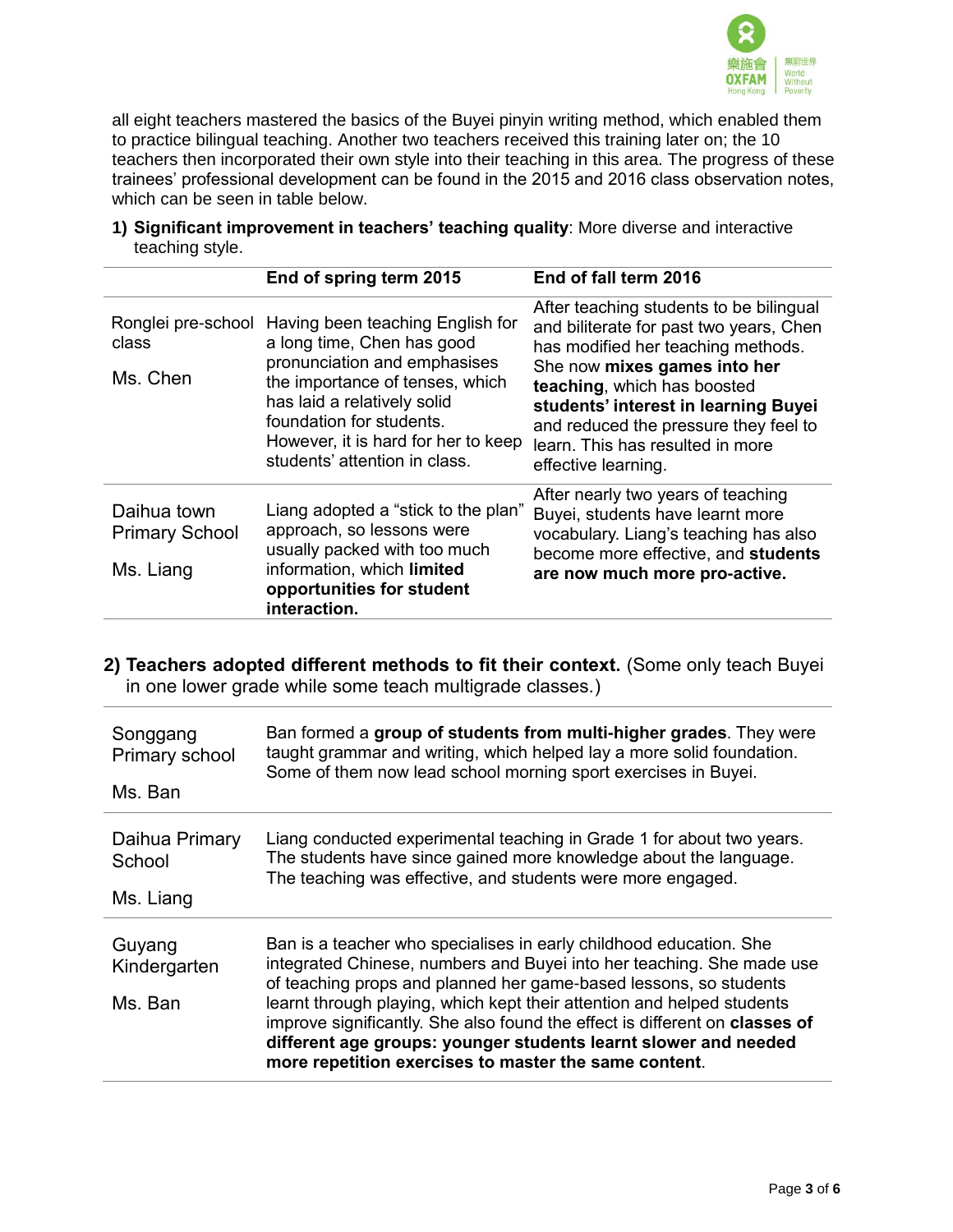

**2. Students had greater interest in class and were enthusiastic about learning** 



Since many students live in a rather Sinicised environment, there are few opportunities to learn Buyei systematically. Children were very happy that they could learn Buyei at their kindergarten/primary school. Buyei-Chinese bilingual and biliterate teaching not only helps preserve ethnic language, but also enhances student learning greatly.

The evaluation team found that students in the experiment classes were very keen to learn Buyei. Both teachers and parents believed that bilingual and biliterate education is essential to student learning and development. Compared with students from control classes, students in the experiment classes were generally more competent in their ability to express themselves and better in critical thinking. They were also very proactive and confident in class, and had a strong desire to express their thoughts. According to statistical data about Changshun county in 2016, these students' academic results in Chinese literacy was higher than their peers of a similar background. However, more systematic evaluations on how bilingual education helps improve the academic performance of students should be carried out.

# **3. The pilot project received positive feedback from government officials**

During the development of the Chinese-Buyei teaching project, the Changshun CCPCC, Ministry of Education of Changshun, Department of Ethnic and Religious Affairs of Changshun showed support and great interest in the work reports. The local government TV channel even reported twice on the project progress. Both the CCPCC member of the Autonomous Prefecture and county level submitted a policy paper in this area to government departments.

While this project has left a positive impression on government officials, there is still a long way to go before there will be institutional/policy changes. It will also take time to obtain government resources to ensure the sustainability of the project, but the first step to raising the awareness and explore the possible solution towards this has already been achieved.

# **Challenge and lessons learnt**:

# **1. Insufficient teaching human resources**

At the beginning of the project, each school had arranged two teachers to join the project, but in the end, only one teacher from each school was able to join due to various reasons such as the trained teacher no longer in that school/incharge of the related task. As such, several teachers did not have anyone in their school they could talk to about what they had learnt when they went back to work.

Teaching resources are crucial to the success of bilingual and biliterate education. Buyei-Chinese teacher training at the county level should be conducted more regularly, and more peer sharing during the training. By doing this, teachers' language standards and teaching would be enhanced, and a stronger team of teachers in this area would be formed.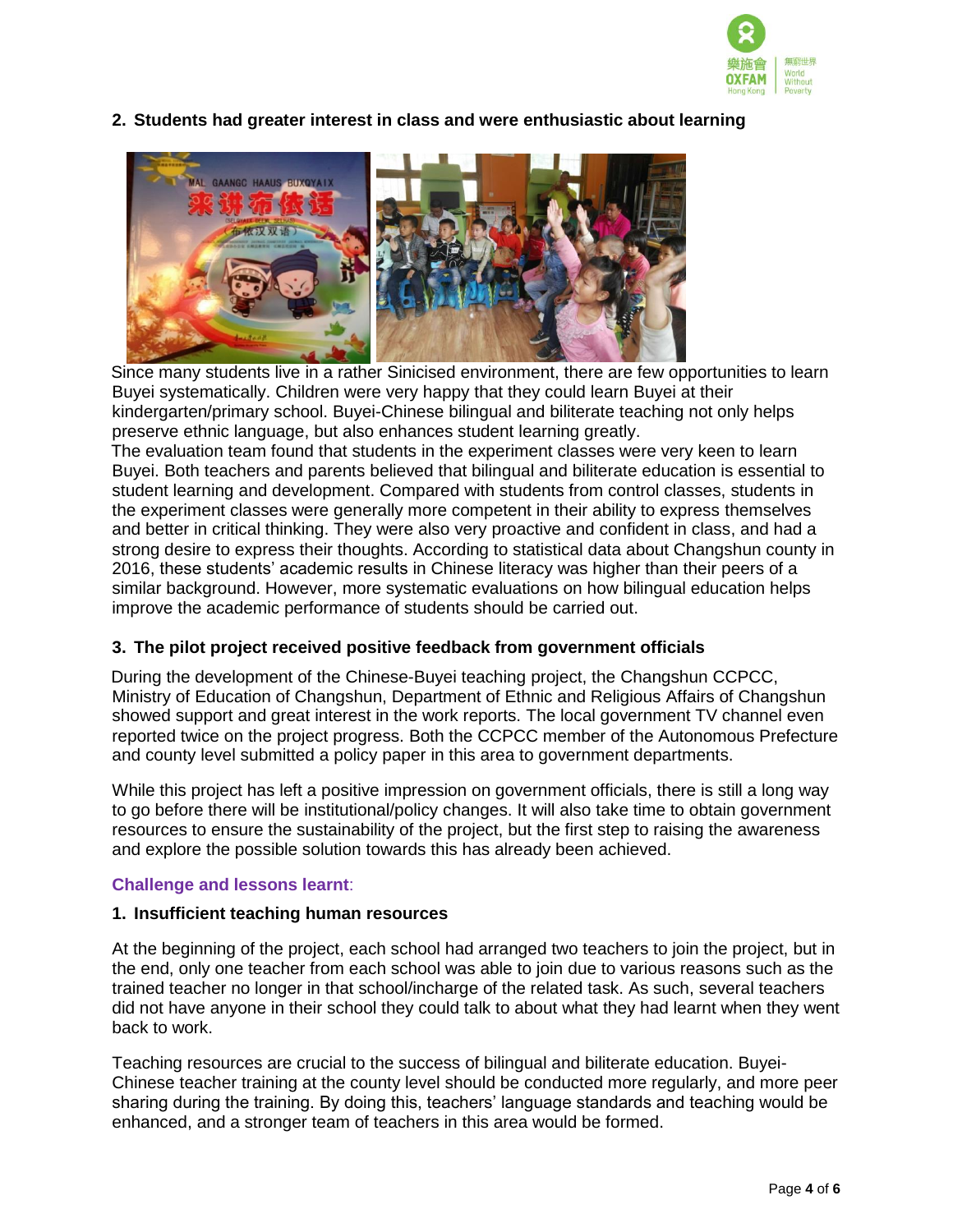

# **2. There is a lack of opportunities to practise for students**

Thanks to the efforts of the teachers, the students – pre-schoolers and those from grades 1 to 3 – learnt simple and commonly used words/phrases. However, when they get to higher grades, they are unable to continue progressing in this area as there are no classes that teach students to be bilingual or biliterate. Moreover, due to pressure from the exam-oriented culture and demanding curriculum, some parents and teachers were not interested in the idea of helping students to be bilingual and biliterate.

Further, at Daihua town and Guyang town in Changshun County, most Buyei families do not speak Buyei at home anymore, Buyei is only used when older people communicate among themselves. As such, students from all four participating schools only learnt Buyei at school with their teachers, and were unable to use it in everyday life.

To address this, it was suggested that Oxfam and its partner should start teaching students in middle and higher-level primary classes to be bilingual and biliterate for a minimum of three years. Teaching and learning models should also be standardised, and a better way to help students learn through trial and error should be developed. To create an environment of learning Buyei on campus, all schools and kindergartens could incorporate cultural elements on campus to promote the learning of Buyei language and culture, so that students can learn Buyei wherever they are. It was also suggested that activities such as competitions could be held in order to increase students' interest to learn Buyei. Having said that, teachers also need to pay attention to whether learning Buyei will hinder students' progress in learning Chinese, however, this is still being studied and further evidence is needed.

# **3. Monitoring and evaluation system need further improvement**

The monitoring and evaluation (M&E) system was an important element in this project, however, more stringent M&E is required. For example, class observation indicators were not consistently recorded in reports that were made at different times, which limited the completeness and comparability of the data. Data gathered about the control class was also insufficient – in the original project design, there was little consistent data about the experimental class and control class.

To better ensure the data's effectiveness, the project should have more systematic indicators and data collection methods, and it should track progress and report it more systematically. For example, a class observation template that includes crucial content such as various indicators should be created.

Further, there should be a stricter control group selection and tracking process. The selection criteria/tracking should include teacher's teaching capacity and progress, whether there was any interference from other projects, the level of interference, student progress, etc.

Lastly, each school adopted their own way of implementing bilingual and biliterate education. To increase the comparability of experimental and control classes across schools, data collected should be adjusted accordingly (e.g. multigrade classes should be compared with multigrade classes, grade 1 classes compared with grade 1 classes).